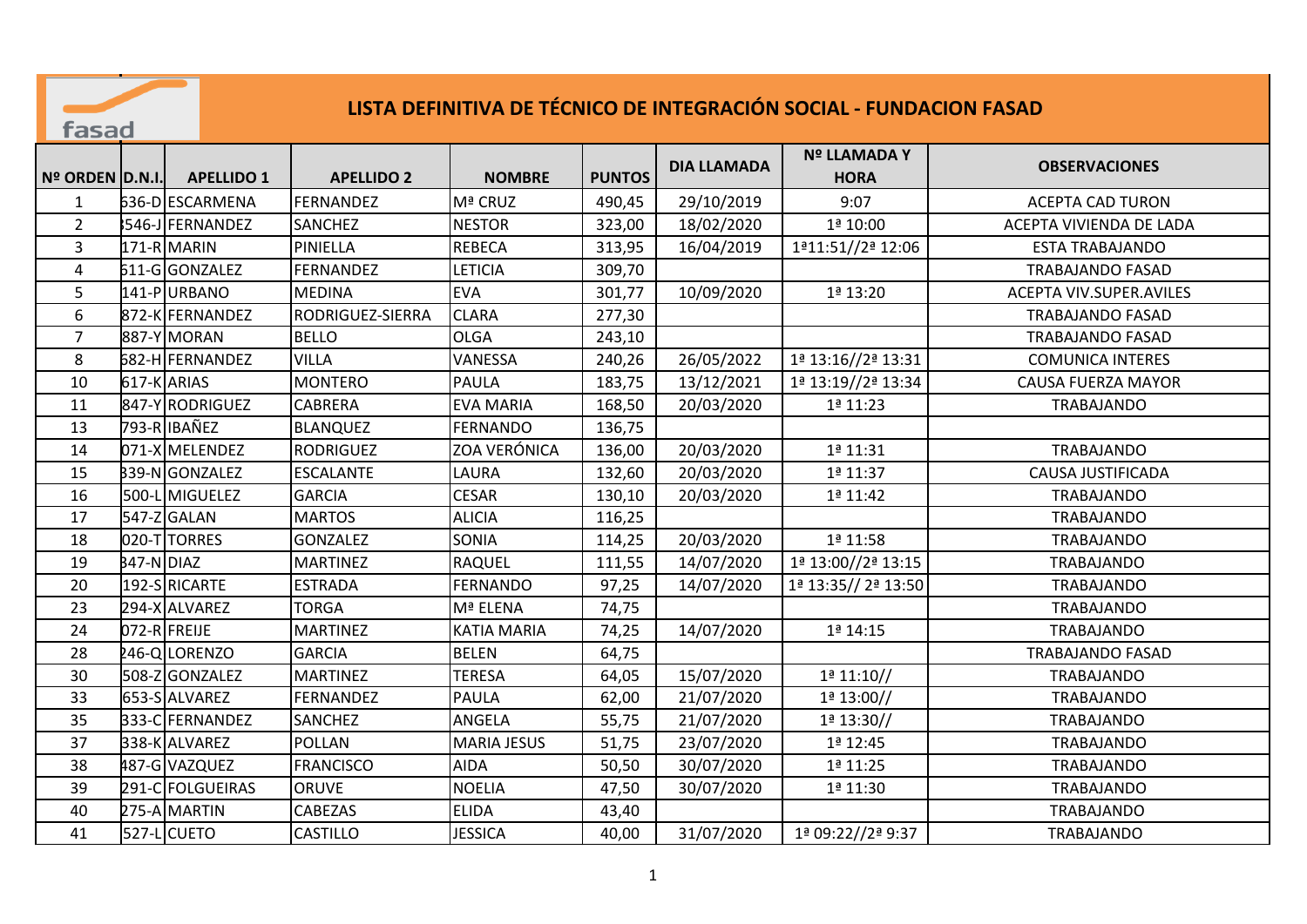## fasad

## **LISTA DEFINITIVA DE TÉCNICO DE INTEGRACIÓN SOCIAL - FUNDACION FASAD**

| Nº ORDEN D.N.I. | <b>APELLIDO 1</b> | <b>APELLIDO 2</b> | <b>NOMBRE</b>       | <b>PUNTOS</b> | <b>DIA LLAMADA</b> | <b>Nº LLAMADA Y</b><br><b>HORA</b> | <b>OBSERVACIONES</b>                |
|-----------------|-------------------|-------------------|---------------------|---------------|--------------------|------------------------------------|-------------------------------------|
| 44              | 771-A FERNANDEZ   | RODRIGUEZ         | <b>RAQUEL</b>       | 23,20         | 26/05/2022         | 1ª 13:50                           | <b>ACEPTA VIVIENDA SUP.AVILES 3</b> |
| 45              | 672-X NUEVO       | <b>DEL BUSTO</b>  | ALEJANDRA           | 17,50         | 22/11/2021         | 1ª 16:00                           | <b>TRABAJANDO</b>                   |
| 47              | 835-E BLANCO      | <b>PARRA</b>      | <b>ERIKA</b>        | 8,85          |                    |                                    | NO DISPONIBLE                       |
| 48              | 643-L CASAPRIMA   | <b>GONZALEZ</b>   | <b>CRISTINA</b>     | 8,60          | 16/12/2020         | 1ª 10:51                           | <b>TRABAJANDO</b>                   |
| 49              | 547-E BONILLO     | <b>ARTIME</b>     | <b>TANIA</b>        | 8,50          | 16/12/2020         | 1ª 10:55                           | TRABAJANDO                          |
| 51              | 553-N FRAGOSO     | <b>SUAREZ</b>     | <b>MARIA ROSA</b>   | 6,00          |                    |                                    |                                     |
| 52              | 697-LGARCIA       | <b>LLOAN</b>      | <b>AIDA</b>         | 6,00          | 11/05/2022         | 1ª 13:44//2ª 13:59                 | <b>ESTA TRABAJANDO</b>              |
| 53              | 881-QGOMEZ        | CAMACHO           | SILVIA              | 6,00          | 22/07/2021         | 1ª 11:02                           | <b>ESTA TRABAJANDO</b>              |
| 54              | 305-Z SAGUILLO    | <b>ALVAREZ</b>    | <b>MARTA</b>        | 6,00          | 22/07/2021         | 1ª 11:06                           | <b>BAJA MEDICA</b>                  |
| 55              | 110-NGONZALEZ     | CRUZ              | <b>PATRICIA</b>     | 6,00          | 13/12/2021         | 1ª 13:32                           | <b>ESTA TRABAJANDO</b>              |
| 56              | 755-AlGONZALEZ    | <b>IGLESIAS</b>   | <b>CARMEN MARIA</b> | 6,00          | 22/11/2021         | 1ª 16:21                           | <b>ESTA TRABAJANDO</b>              |
| 58              | 573-E RIESTRA     | <b>COGORRO</b>    | <b>ANDREA</b>       | 6,00          | 11/05/2022         | 1ª 14:00/2ª 14:15                  | <b>ESTA TRABAJANDO</b>              |
| 59              | 426-PTIELVE       | PELAEZ            | VANESA              | 6,00          | 14/12/2021         | 1ª 13:58                           | <b>ESTA TRABAJANDO</b>              |
| 60              | 27-MOUQUE         | VELASCO           | AMELIA              | 6,00          | 16/12/2021         | 1ª 9:00                            | <b>ESTA TRABAJANDO</b>              |
| 61              | 216-SFERREIRO     | <b>SIMON</b>      | SONIA               | 6,00          | 16/12/2021         | 1ª 9:10                            | <b>ESTA TRABAJANDO</b>              |
| 69              | 202-V SUAREZ      | <b>RODRIGUEZ</b>  | VANESA              | 5,50          | 11/05/2022         | 1ª 14:40                           | ACEPTA VIV.SUPER.LADA               |
| 78              | 975-QCARPINTERO   | <b>LOPEZ</b>      | <b>ICIAR</b>        | 2,02          | 11/05/2022         | 1ª 14:25                           | <b>ESTA TRABAJANDO</b>              |
| 79              | 521-w PANDO       | <b>ARECES</b>     | <b>LUCIA</b>        | 2,00          | 11/05/2022         | 1ª 14:36                           | <b>ESTA TRABAJANDO</b>              |
| 81              | 796-X PEGUERO     | <b>OVALLES</b>    | <b>PAMELA</b>       | 1,90          | 11/05/2022         | 1ª 14:40//2ª 14:55                 | <b>COMUNICA INTERES</b>             |
| 82              | 850-SCORTIJO      | <b>ORTEGA</b>     | <b>SHEILA</b>       | 1,70          |                    |                                    |                                     |
| 83              | 526-X SAAVEDRA    | <b>SUAREZ</b>     | ANGELA              | 1,70          |                    |                                    |                                     |
| 84              | 820-K BARRERO     | <b>MON</b>        | ANGELA              | 1,70          |                    |                                    |                                     |
| 85              | 625-E FERNANDEZ   | <b>GARCIA</b>     | CAROLINA            | 1,70          |                    |                                    |                                     |
| 86              | 088-FIGARCIA      | <b>MORENO</b>     | <b>CRISTINA</b>     | 1,15          |                    |                                    |                                     |
| 87              | 69-WLOPEZ         | <b>AGUDIN</b>     | <b>ESTHER</b>       | 1,10          |                    |                                    |                                     |
| 88              | 931-K ARNALDO     | <b>DELGADO</b>    | <b>NATALIA</b>      | 1,00          |                    |                                    |                                     |
| 89              | 80-MRAMOS         | <b>SASTRE</b>     | Mª ISABEL           | 1,00          |                    |                                    |                                     |
| 90              | 863-CSANTOS       | <b>GONZALEZ</b>   | <b>DAVID</b>        | 0,80          |                    |                                    |                                     |
| 91              | '48-M SUAREZ      | <b>CUENCA</b>     | LORENA              | 0,70          |                    |                                    |                                     |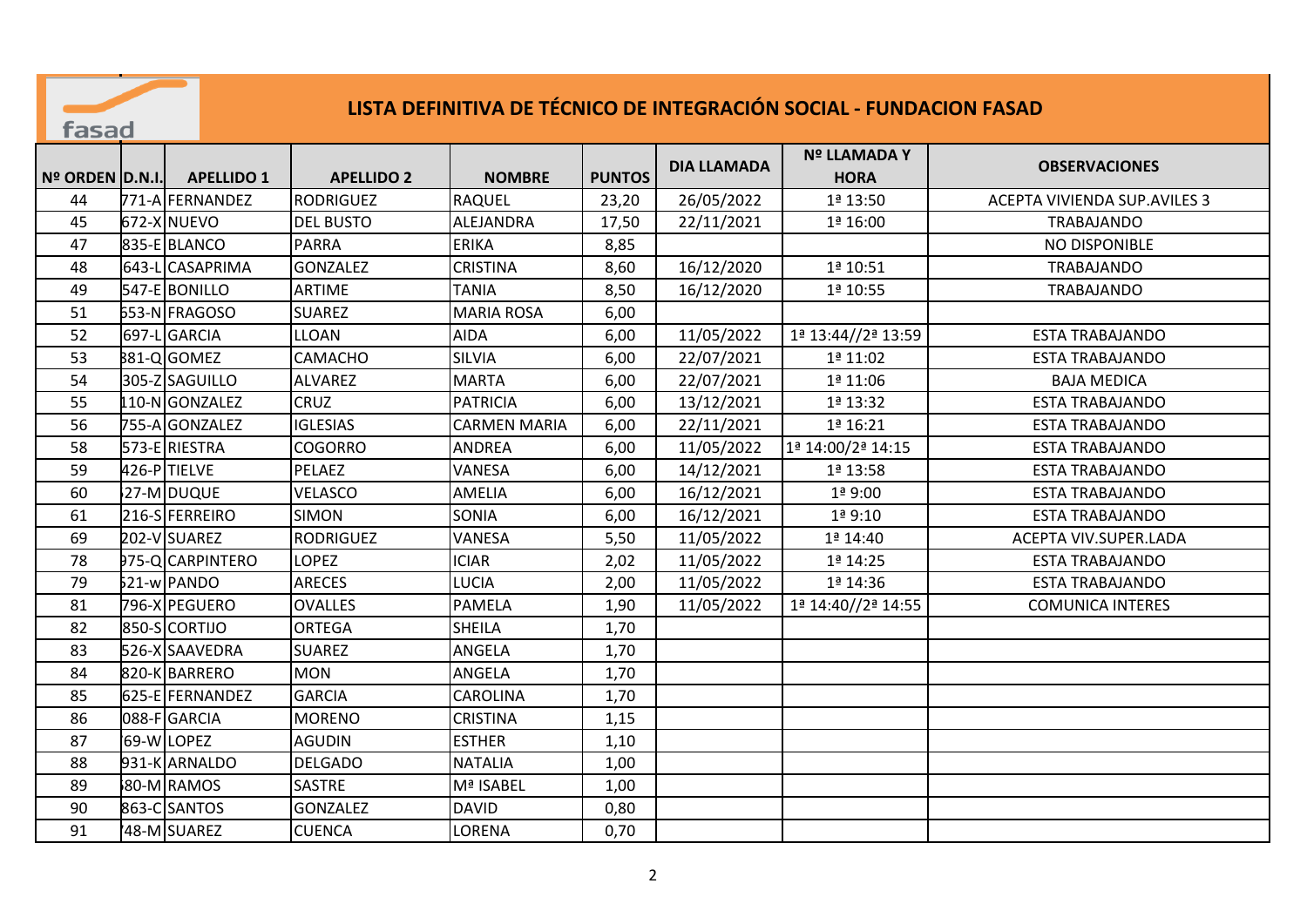| LISTA DEFINITIVA DE TÉCNICO DE INTEGRACIÓN SOCIAL - FUNDACION FASAD<br>fasad |            |                   |                     |                      |               |                    |                             |                                 |  |
|------------------------------------------------------------------------------|------------|-------------------|---------------------|----------------------|---------------|--------------------|-----------------------------|---------------------------------|--|
| Nº ORDEN D.N.I.                                                              |            | <b>APELLIDO 1</b> | <b>APELLIDO 2</b>   | <b>NOMBRE</b>        | <b>PUNTOS</b> | <b>DIA LLAMADA</b> | Nº LLAMADA Y<br><b>HORA</b> | <b>OBSERVACIONES</b>            |  |
| 92                                                                           |            | 505-TGONZALEZ     | <b>MENENDEZ</b>     | <b>NOELIA</b>        | 0,50          |                    |                             |                                 |  |
| 93                                                                           | 537-V DIAZ |                   | <b>GARCIA</b>       | <b>NATALIA</b>       | 0,45          |                    |                             |                                 |  |
| 94                                                                           |            | 70-MCONSUEGRA     | <b>CUETO</b>        | <b>PAULA</b>         | 0,40          |                    |                             |                                 |  |
| 95                                                                           |            | 052-OLOPEZ        | <b>ALONSO</b>       | <b>MARIA</b>         | 0,35          |                    |                             |                                 |  |
| 96                                                                           |            | 73-M VALLINA      | <b>BOUZA</b>        | <b>SEILA LILIANA</b> | 0,30          |                    |                             |                                 |  |
| 97                                                                           |            | 961-Q TORAÑO      | <b>FERNANDEZ</b>    | <b>DAHUT</b>         | 0,25          |                    |                             |                                 |  |
| 98                                                                           |            | 438-LSANGUINO     | <b>HERNANDEZ</b>    | <b>SARA</b>          | 0,20          |                    |                             |                                 |  |
| 99                                                                           |            | 937-Z YUSTE       | <b>POSADA</b>       | <b>PATRICIA</b>      | 0,02          |                    |                             |                                 |  |
| 100                                                                          |            | 727-B DOMINGUEZ   | RAJO                | <b>JANIRA</b>        | 0,00          |                    |                             |                                 |  |
| 101                                                                          |            | 089-E FERNANDEZ   | FERNANDEZ           | <b>JENIFFER</b>      | 0,00          |                    |                             |                                 |  |
| 102                                                                          |            | 730-E GARCIA      | <b>MENDEZ</b>       | <b>ALBA</b>          | 0,00          |                    |                             |                                 |  |
| 103                                                                          |            | 521-E FRAGUELA    | <b>SACHEZ</b>       | <b>ALBA</b>          | 0,00          |                    |                             |                                 |  |
| 104                                                                          |            | 49-W DURAN        | <b>SANCHEZ</b>      | LUCIA                | 0,00          |                    |                             |                                 |  |
| 105                                                                          |            | 136-D GARCIA      | <b>COLINAS</b>      | Mª NATIVIDAD         | 0,00          |                    |                             |                                 |  |
| 106                                                                          |            | 495-L MARTINEZ    | <b>GARCIA</b>       | <b>RAMIRO</b>        | 0,00          |                    |                             |                                 |  |
| 107                                                                          |            | 744-A PASCUAL     | <b>EXPOSITO</b>     | <b>BERTA</b>         | 0,00          |                    |                             |                                 |  |
| 108                                                                          |            | 41-W QUINTANAL    | <b>RUIZ</b>         | <b>CARMEN</b>        | 0,00          |                    |                             |                                 |  |
| 109                                                                          |            | 277-D ALVAREZ     | HERNANDEZ           | <b>MARIA</b>         | 0,00          |                    |                             |                                 |  |
| 110                                                                          |            | 532-E CANO        | <b>TORRES</b>       | <b>LUCIA</b>         | 0,00          |                    |                             |                                 |  |
| 111                                                                          |            | 030-E CARRIL      | NUÑEZ               | <b>IRENE</b>         | 0,00          |                    |                             |                                 |  |
| 112                                                                          |            | 926-PFERNANDEZ    | GONZALEZ            | <b>NEREA</b>         | 0,00          |                    |                             |                                 |  |
| 113                                                                          |            | 634-A FERNANDEZ   | PEREZ               | <b>SONIA</b>         | 0,00          |                    |                             |                                 |  |
| 114                                                                          |            | 906-N GALAN       | <b>GARRIDO</b>      | <b>RUBEN</b>         | 0,00          |                    |                             |                                 |  |
| 115                                                                          |            | 437-PLOPEZ        | <b>SUAREZ</b>       | <b>ANA MARIA</b>     | 0,00          |                    |                             |                                 |  |
| 116                                                                          |            | 113-Q PEÑALVER    | <b>ALVAREZ</b>      | <b>VICTORIA</b>      | 0,00          |                    |                             |                                 |  |
| 117                                                                          |            | 294-H PEREZ       | SANTANO             | <b>ANA ISABEL</b>    | 0,00          |                    |                             |                                 |  |
| 118                                                                          |            | 023-Y ALARCON     | HERNANDEZ           | <b>LAURA</b>         | 0,00          |                    |                             |                                 |  |
| 9                                                                            |            | 302-RRODRIGUEZ    | <b>LLENDERROZOS</b> | <b>TAMARA</b>        | 184,34        | 20/03/2020         | 1ª 11:16                    | NO JUSTIFICA, PASA ULTIMO LUGAR |  |
| 21                                                                           |            | 904-D PEREZ       | <b>CUESTA</b>       | <b>ESTEFANIA</b>     | 94,50         | 14/07/2020         | 1ª 13:55                    | NO JUSTIFICA, PASA ULTIMO LUGAR |  |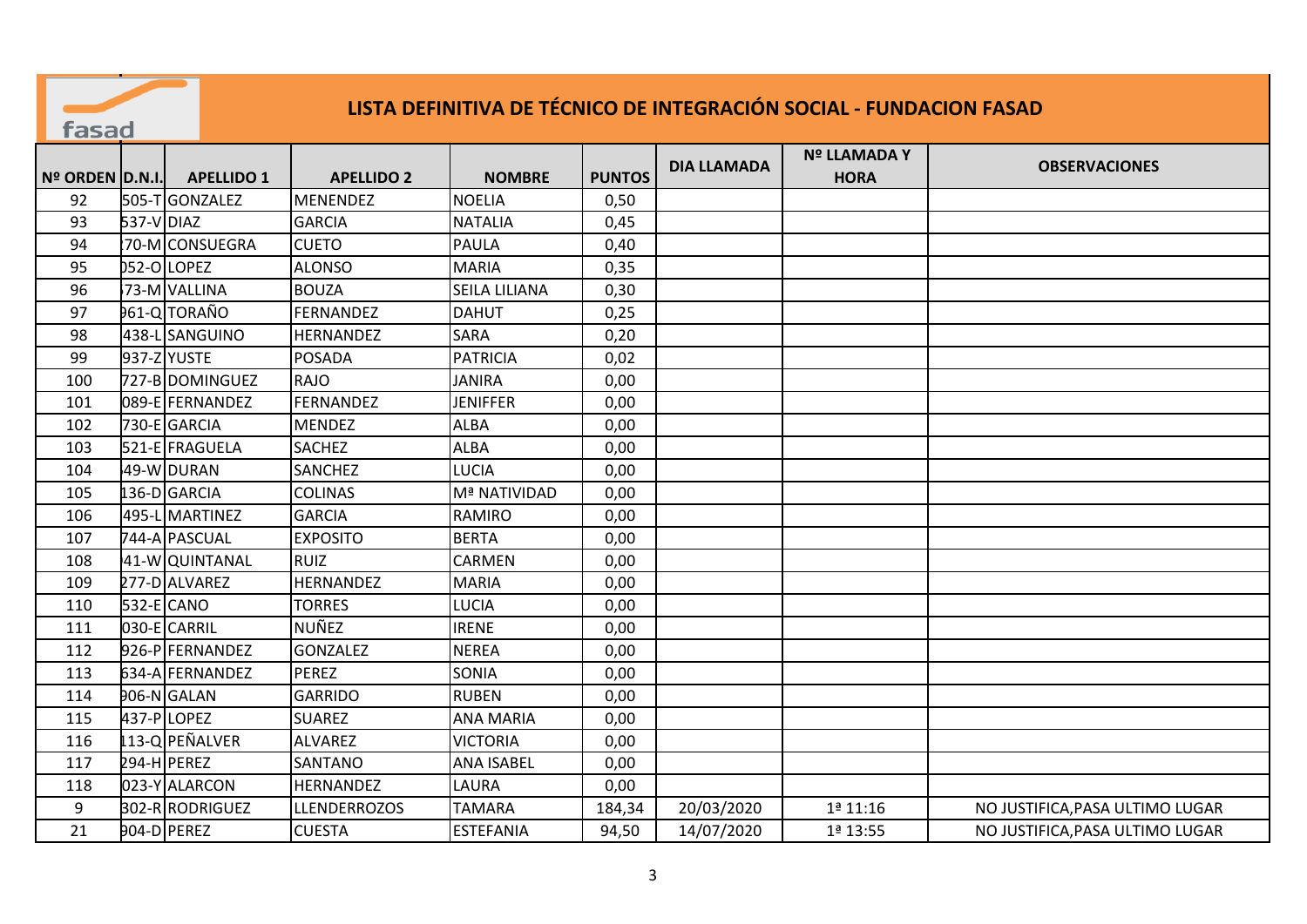## **LISTA DEFINITIVA DE TÉCNICO DE INTEGRACIÓN SOCIAL - FUNDACION FASAD**

fasad

|                     |            |                   |                   |                     |               | <b>DIA LLAMADA</b> | Nº LLAMADA Y        | <b>OBSERVACIONES</b>                  |
|---------------------|------------|-------------------|-------------------|---------------------|---------------|--------------------|---------------------|---------------------------------------|
| $No$ ORDEN $D.N.I.$ |            | <b>APELLIDO 1</b> | <b>APELLIDO 2</b> | <b>NOMBRE</b>       | <b>PUNTOS</b> |                    | <b>HORA</b>         |                                       |
| 22                  |            | 333-V MEGIDO      | <b>UGARTE</b>     | <b>ANA</b>          | 91,60         | 14/07/2020         | 1ª 14:00/2ª 14:15   | NO JUSTIFICA, PASA ULTIMO LUGAR       |
| 26                  |            | 970-L PRIETO      | FERNANDEZ         | <b>SILVIA</b>       | 69,82         | 14/07/2020         | 1ª 14:15// 2ª 14:30 | NO JUSTIFICA, PASA ULTIMO LUGAR       |
| 29                  |            | 884-SMARTIN       | <b>GONZALEZ</b>   | PILAR               | 64,05         | 15/07/2020         | 1ª 10:50//2ª 11:05  | NO JUSTIFICA, PASA ULTIMO LUGAR       |
| 27                  |            | 70-WGONZALEZ      | <b>GARCIA</b>     | LAURA               | 67,50         | 21/07/2020         | 1ª 11:26/2ª 11:41   | NO JUSTIFICA, PASA ULTIMO LUGAR       |
| 34                  |            | 332-ACASTRO       | <b>MEANA</b>      | <b>RUBEN</b>        | 57,85         | 21/07/2020         | 1ª 13:10// 2ª 13:25 | NO JUSTIFICA, PASA ULTIMO LUGAR       |
| 42                  |            | 025-HRODRIGUEZ    | FERNANDEZ         | <b>NATALIA</b>      | 37,10         | 31/07/2020         | 1ª 09:44//2ª 9:59   | NO JUSTIFICA, PASA ULTIMO LUGAR       |
| 43                  |            | 370-X CARREÑO     | VALDES            | <b>LUCIA</b>        | 25,60         | 31/07/2020         | 1ª 10:05//2ª 10:20  | NO JUSTIFICA, PASA ULTIMO LUGAR       |
| 25                  |            | 8061-J GONZALEZ   | <b>ALISENTE</b>   | LORENA              | 70,00         | 16/10/2020         | 1ª 10:37            | NO JUSTIFICA, PASA ULTIMO LUGAR       |
| 46                  | 851-L DIAZ |                   | <b>TRELLES</b>    | <b>LUCIA</b>        | 9,75          | 16/12/2020         | 1ª 9:35//2ª 9:50    | NO JUSTIFICA, PASA ULTIMO LUGAR       |
| 50                  |            | 774-CMARTINEZ     | <b>FERNANDEZ</b>  | CARLA               | 8,30          | 22/07/2021         | 1ª 10:07//2ª 10:22  | NO JUSTIFICA, PASA ULTIMO LUGAR       |
| 57                  |            | 907-Q MARTIN      | <b>DE SANDE</b>   | <b>LIDIA</b>        | 6,00          | 13/12/2021         | 1ª 13:35//2ª 13:50  | NO JUSTIFICA, PASA ULTIMO LUGAR       |
| 62                  |            | 455-P FERNANDEZ   | FERNANDEZ         | <b>MARIA TERESA</b> | 6,00          | 16/12/2021         | 1ª 9:15//2ª 9:30    | NO JUSTIFICA, PASA ULTIMO LUGAR       |
| 63                  |            | 255-X JORGE       | FERNANDEZ         | <b>AIDA</b>         | 6,00          | 16/12/2021         | 1ª 9:30//2ª 9:45    | NO JUSTIFICA, PASA ULTIMO LUGAR       |
| 64                  |            | 155-A MAESTRE     | <b>MAJADO</b>     | LAURA               | 6,00          | 16/12/2021         | 1ª 9:45//2ª 10:00   | NO JUSTIFICA, PASA ULTIMO LUGAR       |
| 65                  |            | 144-E BRAGADO     | PIÑEIRO           | SONIA               | 6,00          | 16/12/2021         | 1ª 10:00            | NO JUSTIFICA, PASA ULTIMO LUGAR       |
| 66                  |            | 250-F CANAL       | <b>BLANCO</b>     | <b>INMACULADA</b>   | 6,00          | 16/12/2021         | 1ª 10:05//2ª 10:20  | NO JUSTIFICA, PASA ULTIMO LUGAR       |
| 67                  | 742-A DIAZ |                   | <b>ALVAREZ</b>    | <b>RAQUEL</b>       | 6,00          | 16/12/2021         | 1ª 10:20//2ª 10:35  | NO JUSTIFICA, PASA ULTIMO LUGAR       |
| 68                  |            | 406-A ESTEBAN     | PEREZ             | NOELIA Mª           | 5,90          | 16/12/2021         | 1ª 10:35//2ª 10:50  | NO JUSTIFICA, PASA ULTIMO LUGAR       |
| 70                  |            | 568-E GARCIA      | <b>BLANCO</b>     | <b>SOFIA</b>        | 4,30          | 16/12/2021         | 1ª 10:55            | NO JUSTIFICA, PASA ULTIMO LUGAR       |
| 71                  |            | 815-SVERDEJA      | MUÑIZ             | SARA                | 4,25          | 16/12/2021         | 1ª 11:00            | NO JUSTIFICA, PASA ULTIMO LUGAR       |
| 72                  |            | 917-PSANTAMARINA  | <b>ALVAREZ</b>    | <b>NOELIA</b>       | 3,90          | 16/12/2021         | 1ª 11:05//2ª 11:20  | NO JUSTIFICA, PASA ULTIMO LUGAR       |
| 73                  |            | 934-E CARBAJOSA   | <b>CUERVO</b>     | CARLA               | 3,55          | 16/12/2021         | 1ª 11:20//2ª 11:35  | NO JUSTIFICA, PASA ULTIMO LUGAR       |
| 74                  |            | 477-R GARCIA      | <b>ALVAREZ</b>    | <b>AZAHARA</b>      | 3,00          | 16/12/2021         | 1ª 11:35//2ª 11:50  | NO JUSTIFICA, PASA ULTIMO LUGAR       |
| 75                  |            | 868-N ESTRADA     | CAMINO            | <b>MARTA</b>        | 2,80          | 16/12/2021         | $1a$ 11:55          | NO JUSTIFICA, PASA ULTIMO LUGAR       |
| 76                  |            | 225-H PEREZ       | <b>GARCIA</b>     | <b>CRISTINA</b>     | 2,65          | 16/12/2021         | 1ª12:00             | NO JUSTIFICA, PASA ULTIMO LUGAR       |
| 77                  |            | 928-E FERNANDEZ   | <b>GONZALEZ</b>   | SARA                | 2,55          | 16/12/2021         | 1ª 12:05//2ª 12:20  | NO JUSTIFICA, PASA ULTIMO LUGAR       |
| 31                  |            | 884-SMARTIN       | <b>GONZALEZ</b>   | PILAR               | 64,05         | 02/02/2022         | 1ª 11:53//2ª 12:08  | NO JUSTIFICA, PASA ULTIMO LUGAR       |
| 80                  |            | 958-E COZAR       | <b>RODRIGUEZ</b>  | <b>CELIA</b>        | 2,00          | 11/05/2022         | 1ª 14:38            | ESTA TRABAJANDO, PENDIENTE JUSTIFICAR |